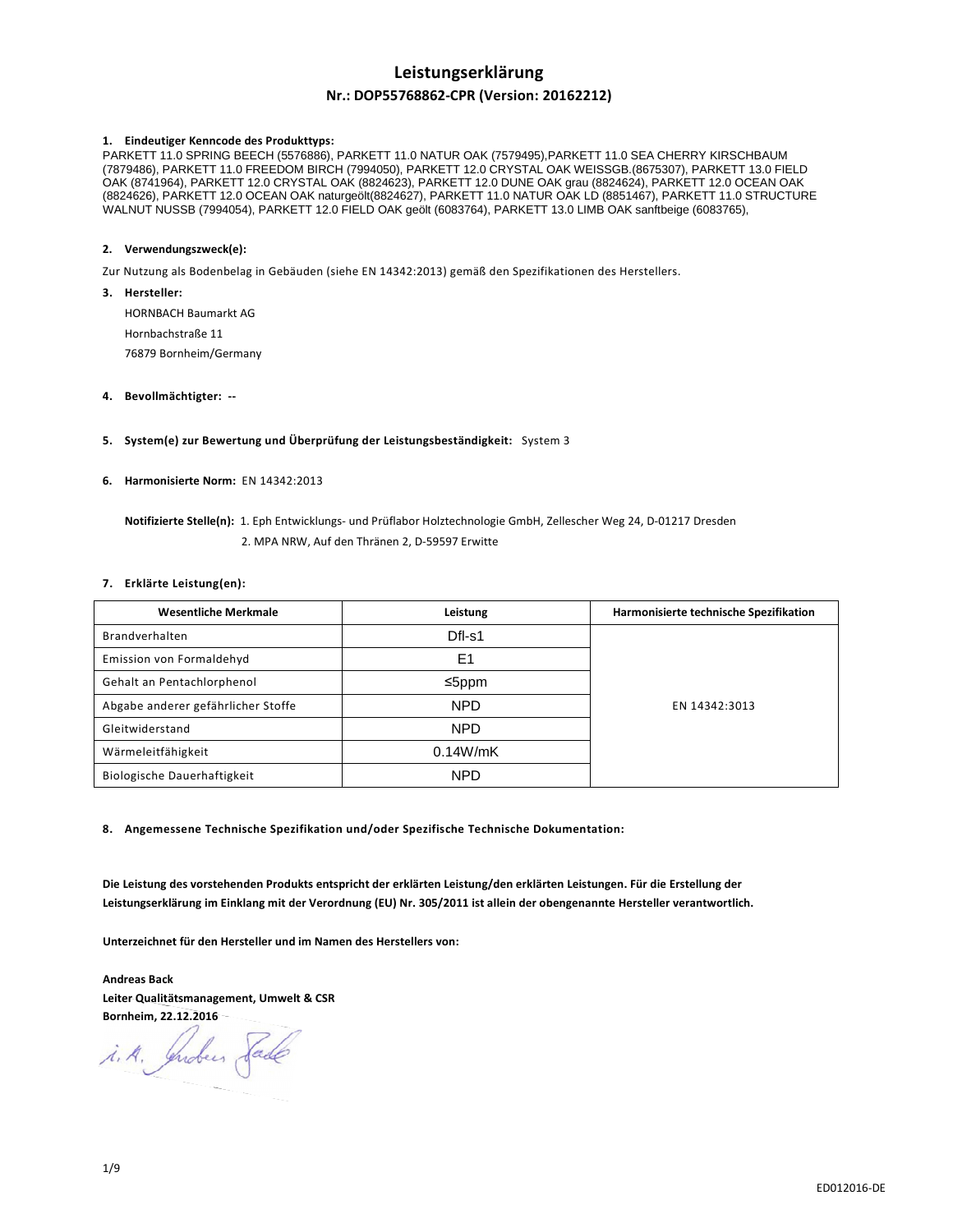# **Declaration of Performance**

# **No DOP55768862-CPR (Version: 20162212)**

#### **1. Unique identification code of the product-type:**

PARKETT 11.0 SPRING BEECH (5576886), PARKETT 11.0 NATUR OAK (7579495),PARKETT 11.0 SEA CHERRY KIRSCHBAUM (7879486), PARKETT 11.0 FREEDOM BIRCH (7994050), PARKETT 12.0 CRYSTAL OAK WEISSGB.(8675307), PARKETT 13.0 FIELD OAK (8741964), PARKETT 12.0 CRYSTAL OAK (8824623), PARKETT 12.0 DUNE OAK grau (8824624), PARKETT 12.0 OCEAN OAK (8824626), PARKETT 12.0 OCEAN OAK naturgeölt(8824627), PARKETT 11.0 NATUR OAK LD (8851467), PARKETT 11.0 STRUCTURE WALNUT NUSSB (7994054), PARKETT 12.0 FIELD OAK geölt (6083764), PARKETT 13.0 LIMB OAK sanftbeige (6083765)

#### **2. Intended use/es:**

For use as floor covering in buildings (see EN 14342:2013) according to the manufacturer's specifications.

**3. Manufacturer:** 

HORNBACH Baumarkt AG Hornbachstraße 11 76879 Bornheim/Germany

- **4. Authorised representative:**
- **5. System/s of AVCP:** System 3
- **6. Harmonised standard:** EN 14342:2013
	- **Notified body/ies:** 1. Eph Entwicklungs- und Prüflabor Holztechnologie GmbH, Zellescher Weg 24, D-01217 Dresden 2. MPA NRW, Auf den Thränen 2, D-59597 Erwitte

#### **7. Declared performance/s:**

| <b>Essential characteristics</b>         | Performance | Harmonised technical specification |
|------------------------------------------|-------------|------------------------------------|
| Reaction to fire                         | Dfl-s1      |                                    |
| Formaldehyd Emissions                    | E1          |                                    |
| Content of Pentachlorophenol             | ≤5ppm       |                                    |
| Release of additional harmful substances | <b>NPD</b>  | EN 14342:3013                      |
| Slip resistance                          | <b>NPD</b>  |                                    |
| Thermal conductivity [W/mK]              | 0.14W/mK    |                                    |
| Biological durability                    | <b>NPD</b>  |                                    |

**8. Appropriate Technical Documentation and/or Specific Technical Documentation:** 

**The performance of the product identified above is in conformity with the set of declared performance/s. This declaration of performance is issued, in accordance with Regulation (EU) No 305/2011, under the sole responsibility of the manufacturer identified above.** 

**Signed for and on behalf of the manufacturer by:** 

**Andreas Back Head of Quality Assurance, Environmental Issues & CSR At Bornheim on 22.12.2016** 

i.A. Indees Sade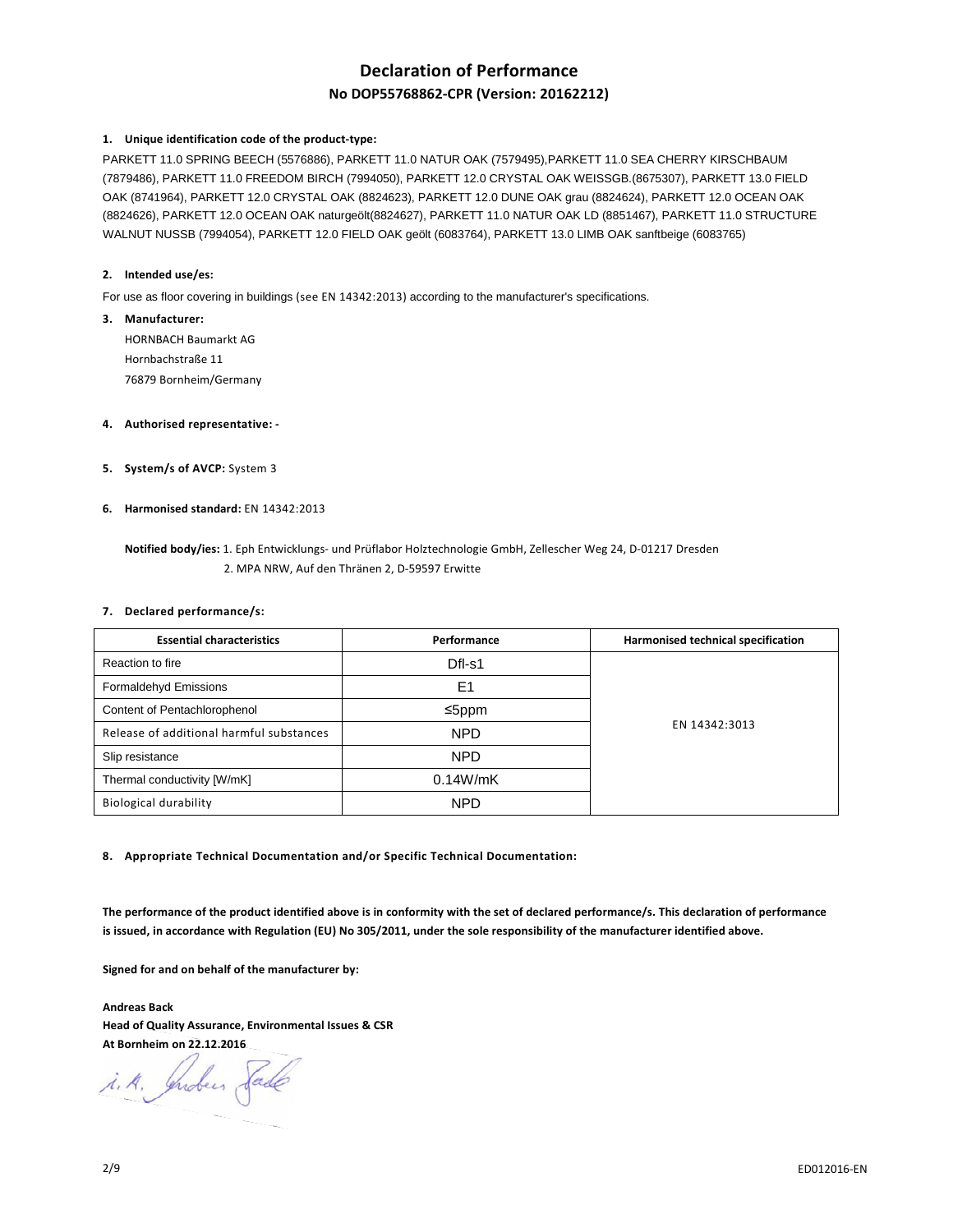# **Déclaration des Performances N o DOP55768862-CPR (Version 20162212)**

# **1. Code d'identification unique du produit type :**

PARKETT 11.0 SPRING BEECH (5576886), PARKETT 11.0 NATUR OAK (7579495),PARKETT 11.0 SEA CHERRY KIRSCHBAUM (7879486), PARKETT 11.0 FREEDOM BIRCH (7994050), PARKETT 12.0 CRYSTAL OAK WEISSGB.(8675307), PARKETT 13.0 FIELD OAK (8741964), PARKETT 12.0 CRYSTAL OAK (8824623), PARKETT 12.0 DUNE OAK grau (8824624), PARKETT 12.0 OCEAN OAK (8824626), PARKETT 12.0 OCEAN OAK naturgeölt(8824627), PARKETT 11.0 NATUR OAK LD (8851467), PARKETT 11.0 STRUCTURE WALNUT NUSSB (7994054), PARKETT 12.0 FIELD OAK geölt (6083764), PARKETT 13.0 LIMB OAK sanftbeige (6083765)

# **2. Usage(s) prévu(s) :**

Pour une utilisation comme revêtement de sol dans les bâtiments (voir EN 14342:2013) selon les spécifications du fabricant.

- **3. Fabricant :**  HORNBACH Baumarkt AG Hornbachstraße 11 76879 Bornheim/Germany
- **4. Mandataire :**
- **5. Système(s) d'évaluation et de vérification de la constance des performances :** Système 3
- **6. Norme harmonisée :** EN 14342:2013

 **Organisme(s) notifié(s) :** 1. Eph Entwicklungs- und Prüflabor Holztechnologie GmbH, Zellescher Weg 24, D-01217 Dresden 2. MPA NRW, Auf den Thränen 2, D-59597 Erwitte

#### **7. Performance(s) déclarées :**

| Caractéristiques essentielles               | Performance | Spécifications techniques harmonisées |
|---------------------------------------------|-------------|---------------------------------------|
| Réaction au feu                             | $DfI-S1$    |                                       |
| Émissions de formaldéhyde                   | E1          |                                       |
| Teneur en pentachlorophénol                 | ≤5ppm       |                                       |
| Emission d'autres substances<br>dangereuses | <b>NPD</b>  | EN 14342:3013                         |
| Résistance au glissement                    | <b>NPD</b>  |                                       |
| Conductivité thermique [W/mK]               | 0.14W/mK    |                                       |
| Durabilité biologique                       | <b>NPD</b>  |                                       |

**8. Documentation technique appropriée et/ou documentation technique spécifique :** 

**Les performances du produit identifié ci-dessus sont conformes aux performances déclarées. Conformément au règlement (UE) n o 305/2011, la présente déclaration des performances est établie sous la seule responsabilité du fabricant mentionné ci-dessus.** 

**Signé pour le fabricant et en son nom par :** 

**Andreas Back Directeur Management de la qualité & CSR À Bornheim, le 22.12.2016** 

i. A. Jendeur Sade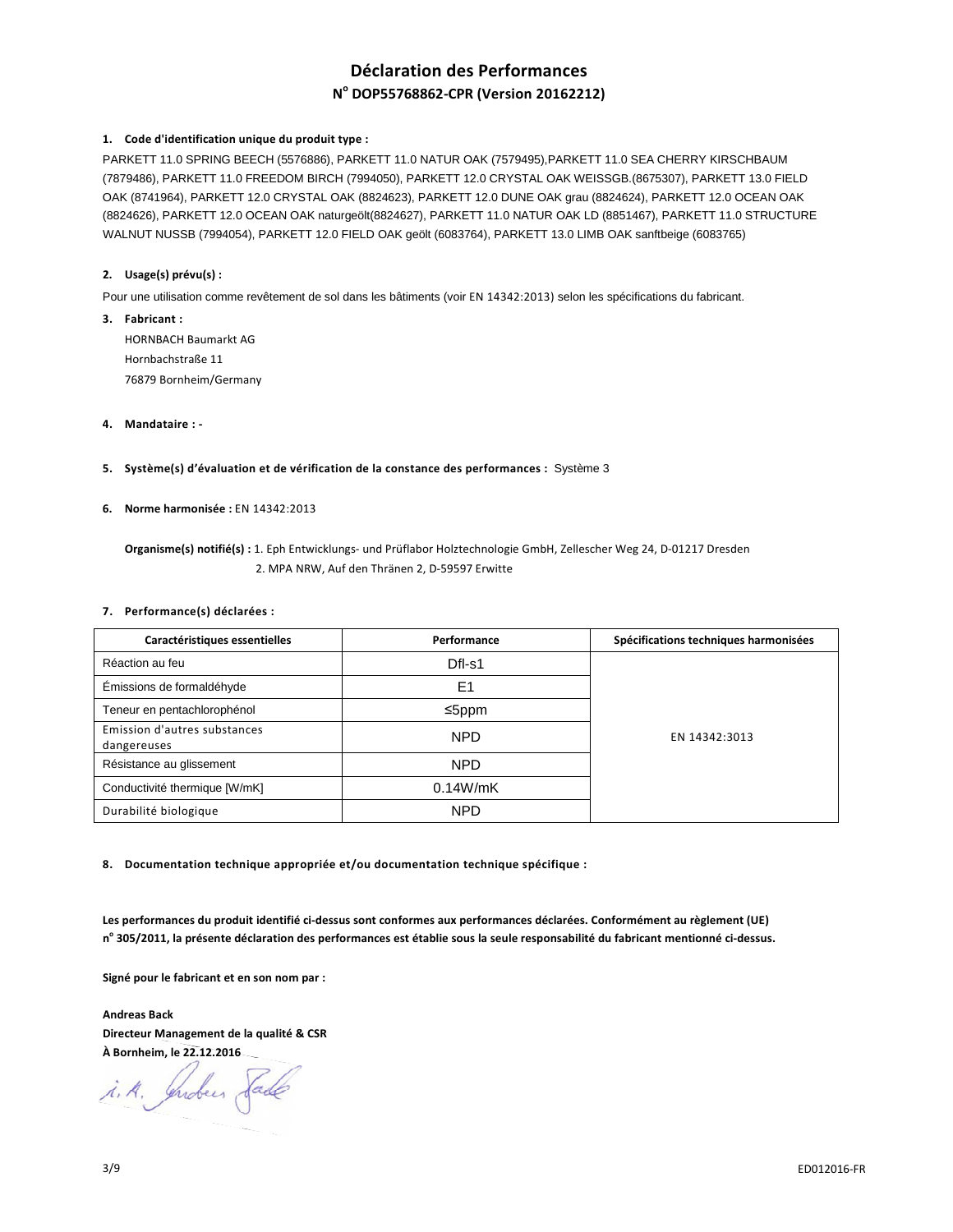# **Dichiarazione di Prestazione N. DOP55768862-CPR (Versione 20162212)**

# **1. Codice di identificazione unico del prodotto-tipo:**

PARKETT 11.0 SPRING BEECH (5576886), PARKETT 11.0 NATUR OAK (7579495),PARKETT 11.0 SEA CHERRY KIRSCHBAUM (7879486), PARKETT 11.0 FREEDOM BIRCH (7994050), PARKETT 12.0 CRYSTAL OAK WEISSGB.(8675307), PARKETT 13.0 FIELD OAK (8741964), PARKETT 12.0 CRYSTAL OAK (8824623), PARKETT 12.0 DUNE OAK grau (8824624), PARKETT 12.0 OCEAN OAK (8824626), PARKETT 12.0 OCEAN OAK naturgeölt(8824627), PARKETT 11.0 NATUR OAK LD (8851467), PARKETT 11.0 STRUCTURE WALNUT NUSSB (7994054), PARKETT 12.0 FIELD OAK geölt (6083764), PARKETT 13.0 LIMB OAK sanftbeige (6083765)

# **2. Usi previsti:**

Per l'uso come pavimentazione in edifici (vedi EN 14342:2013) secondo le specifiche del produttore.

- **3. Fabbricante:**  HORNBACH Baumarkt AG Hornbachstraße 11 76879 Bornheim/Germany
- **4. Mandatario:**
- **5. Sistemi di VVCP:** Sistema 3
- **6. Norma armonizzata:** EN 14342:2013

 **Organismi notificati:** 1. Eph Entwicklungs- und Prüflabor Holztechnologie GmbH, Zellescher Weg 24, D-01217 Dresden 2. MPA NRW, Auf den Thränen 2, D-59597 Erwitte

#### **7. Prestazioni dichiarate:**

| Caratteristiche essenziali                  | Prestazioni | Specifiche tecniche armonizzate |
|---------------------------------------------|-------------|---------------------------------|
| Comportamento al fuoco                      | Dfl-s1      |                                 |
| Emissione di formaldeide                    | E1          |                                 |
| Pentaclorofenolo                            | ≤5ppm       |                                 |
| Emissione di ulteriori materiali pericolosi | <b>NPD</b>  | EN 14342:3013                   |
| Resistenza allo scivolamento                | <b>NPD</b>  |                                 |
| Conduttività termica [W/mK]                 | 0.14W/mK    |                                 |
| Resistenza biologica                        | <b>NPD</b>  |                                 |

**8. Documentazione tecnica appropriata e/o documentazione tecnica specifica:** 

**La prestazione del prodotto sopra identificato è conforme all'insieme delle prestazioni dichiarate. La presente dichiarazione di responsabilità viene emessa, in conformità al regolamento (UE) n. 305/2011, sotto la sola responsabilità del fabbricante sopra identificato.** 

**Firmato a nome e per conto del fabbricante da:** 

**Andreas Back Responsabile Qualità & CSR In Bornheim addì 22.12.2016**

i.A. Indees Sade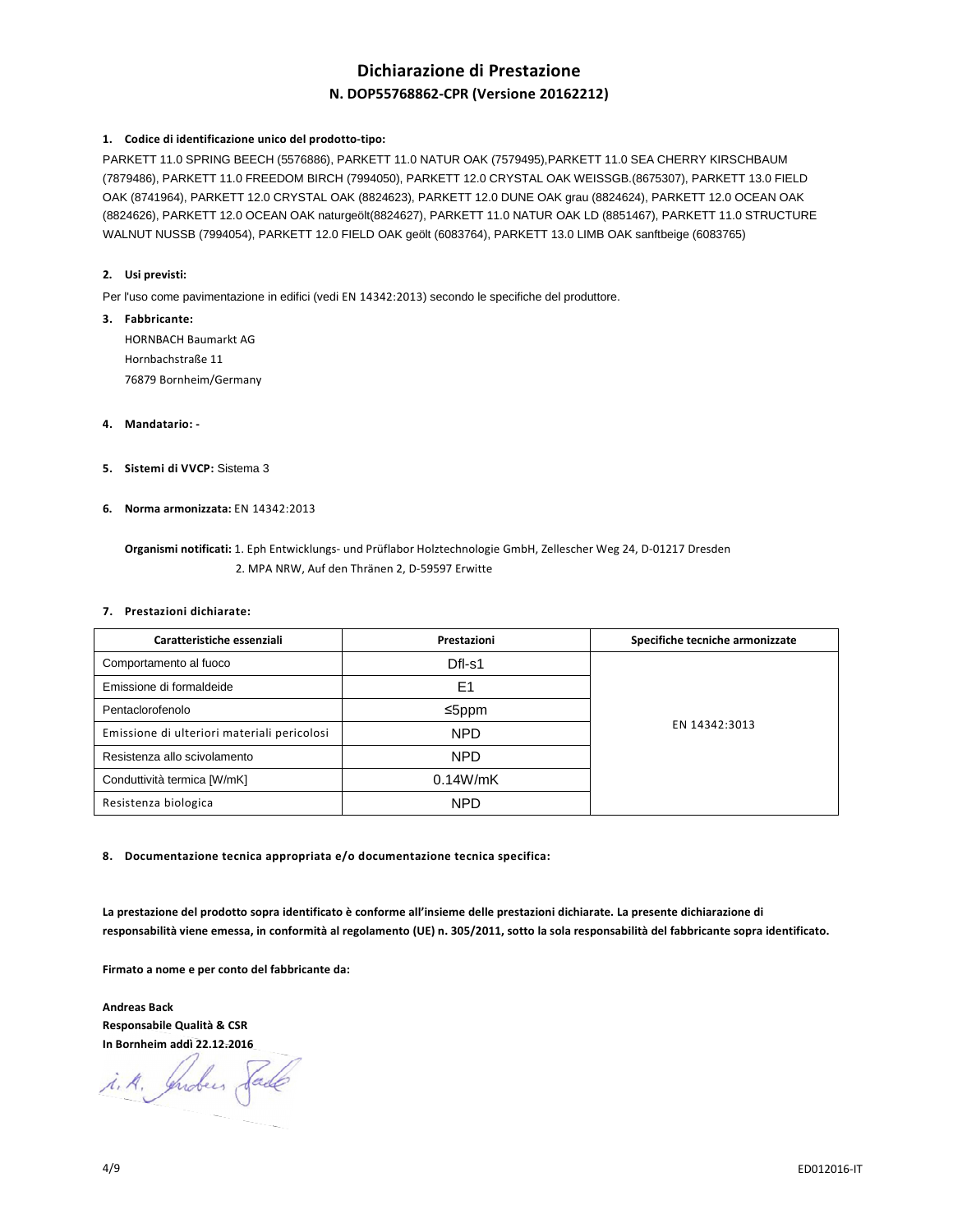# **Prestatieverklaring Nr. DOP55768862-CPR (Versie 20162212)**

# **1. Unieke identificatiecode van het producttype:**

PARKETT 11.0 SPRING BEECH (5576886), PARKETT 11.0 NATUR OAK (7579495),PARKETT 11.0 SEA CHERRY KIRSCHBAUM (7879486), PARKETT 11.0 FREEDOM BIRCH (7994050), PARKETT 12.0 CRYSTAL OAK WEISSGB.(8675307), PARKETT 13.0 FIELD OAK (8741964), PARKETT 12.0 CRYSTAL OAK (8824623), PARKETT 12.0 DUNE OAK grau (8824624), PARKETT 12.0 OCEAN OAK (8824626), PARKETT 12.0 OCEAN OAK naturgeölt(8824627), PARKETT 11.0 NATUR OAK LD (8851467), PARKETT 11.0 STRUCTURE WALNUT NUSSB (7994054), PARKETT 12.0 FIELD OAK geölt (6083764), PARKETT 13.0 LIMB OAK sanftbeige (6083765)

# **2. Beoogd(e) gebruik(en):**

Voor gebruik als vloerbekleding in gebouwen (zie EN 14342:2013) volgens de specificaties van de fabrikant.

- **3. Fabrikant:**  HORNBACH Baumarkt AG Hornbachstraße 11 76879 Bornheim/Germany
- **4. Gemachtigde:**
- **5. Het system of de systemen voor de beoordeling en verificatie van de prestatiebestendigheid:** Systeem 3

# **6. Geharmoniseerde norm:** EN 14342:2013

 **Aangemelde instantie(s):** 1. Eph Entwicklungs- und Prüflabor Holztechnologie GmbH, Zellescher Weg 24, D-01217 Dresden 2. MPA NRW, Auf den Thränen 2, D-59597 Erwitte

#### **7. Aangegeven prestatie(s):**

| Essentiële kenmerken                   | Vermogen   | Geharmoniseerde technische specificatie |
|----------------------------------------|------------|-----------------------------------------|
| Reactie bij brand                      | Dfl-s1     |                                         |
| Uitstoot van formaldehyde              | E1         |                                         |
| Gehalte pentachloorfenol               | ≤5ppm      | EN 14342:3013                           |
| Afgifte van andere gevaarlijke stoffen | <b>NPD</b> |                                         |
| Slipweerstand                          | <b>NPD</b> |                                         |
| Warmtegeleiding [W/mK]                 | 0.14W/mK   |                                         |
| Biologische stabiliteit                | <b>NPD</b> |                                         |

**8. Geëigende technische documentatie en/of specifieke technische documentatie:** 

**De prestaties van het hierboven omschreven product zijn conform de aangegeven prestaties. Deze prestatieverklaring wordt in overeenstemming met Verordening (EU) nr. 305/2011 onder de exclusieve verantwoordelijkheid van de hierboven vermelde fabrikant verstrekt.** 

**Ondertekend voor en namens de fabrikant door:** 

**Andreas Back hoofd Kwaliteitsmanagement & CSR Te Bornheim op 22.12.2016** 

i.A. Juden Sade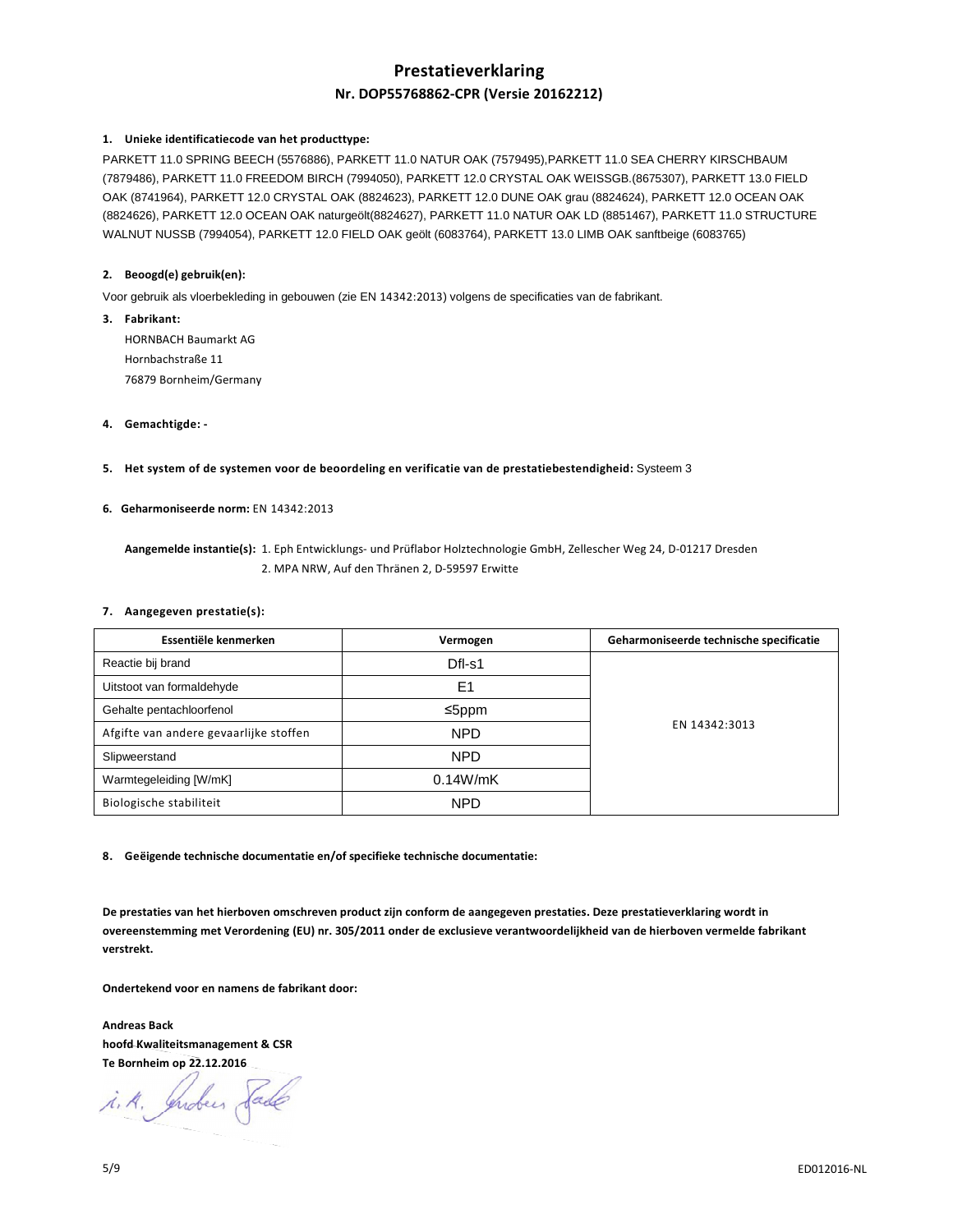# **Prestandadeklaration**

# **Nr DOP55768862-CPR (Version 20162212)**

### **1. Produkttypens unika identifikationskod:**

PARKETT 11.0 SPRING BEECH (5576886), PARKETT 11.0 NATUR OAK (7579495),PARKETT 11.0 SEA CHERRY KIRSCHBAUM (7879486), PARKETT 11.0 FREEDOM BIRCH (7994050), PARKETT 12.0 CRYSTAL OAK WEISSGB.(8675307), PARKETT 13.0 FIELD OAK (8741964), PARKETT 12.0 CRYSTAL OAK (8824623), PARKETT 12.0 DUNE OAK grau (8824624), PARKETT 12.0 OCEAN OAK (8824626), PARKETT 12.0 OCEAN OAK naturgeölt(8824627), PARKETT 11.0 NATUR OAK LD (8851467), PARKETT 11.0 STRUCTURE WALNUT NUSSB (7994054), PARKETT 12.0 FIELD OAK geölt (6083764), PARKETT 13.0 LIMB OAK sanftbeige (6083765)

# **2. Avsedd användning/avsedda användningar:**

För användning som golvbeläggning i byggnader (se EN 14342:2013) enligt tillverkarens specifikationer.

- **3. Tillverkare:**  HORNBACH Baumarkt AG Hornbachstraße 11 76879 Bornheim/Germany
- **4. Tillverkarens representant:**
- **5. System för bedömning och fortlöpande kontroll av prestanda:** System 3
- **6. Harmoniserad standard:** EN 14342:2013

 **Anmält/anmälda organ:** 1. Eph Entwicklungs- und Prüflabor Holztechnologie GmbH, Zellescher Weg 24, D-01217 Dresden 2. MPA NRW, Auf den Thränen 2, D-59597 Erwitte

#### **7. Angiven prestanda:**

| Väsentliga kännetecken         | Prestanda  | Harmoniserad teknisk specifikation |
|--------------------------------|------------|------------------------------------|
| Reaktion vid brandpåverkan     | Dfl-s1     |                                    |
| formaldehyd Utsläpp            | E1         |                                    |
| Innehåll av pentaklorfenol     | ≤5ppm      |                                    |
| Utsläpp av andra farliga ämnen | <b>NPD</b> | EN 14342:3013                      |
| Halkskydd                      | <b>NPD</b> |                                    |
| termisk konduktivitet [W/mK]   | 0.14W/mK   |                                    |
| Biologisk beständighet         | <b>NPD</b> |                                    |

**8. Lämplig teknisk dokumentation och/eller särskild teknisk dokumentation:** 

**Prestandan för ovanstående produkt överensstämmer med den angivna prestandan. Denna prestandadeklaration har utfärdats i enlighet med förordning (EU) nr 305/2011 på eget ansvar av den tillverkare som anges ovan.** 

**Undertecknad på tillverkarens vägnar av:** 

**Andreas Back ledare för kvalitetsmanagement & CSR Bornheim den 22.12.2016** 

i.A. Juden Sade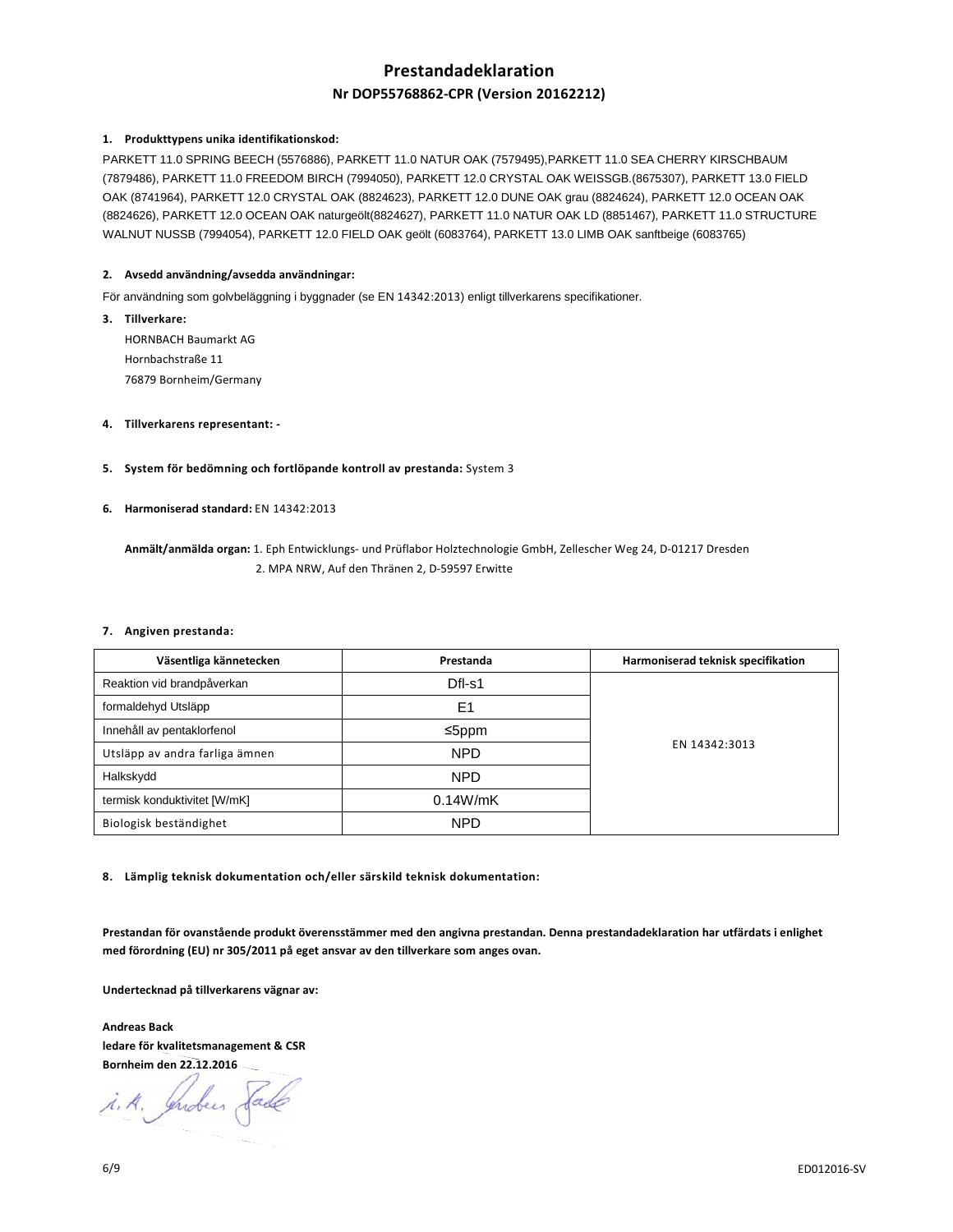# **Prohlášení o Vlastnostech č. DOP55768862-CPR (Verze 20162212)**

# **1. Jedinečný identifikační kód typu výrobku:**

PARKETT 11.0 SPRING BEECH (5576886), PARKETT 11.0 NATUR OAK (7579495),PARKETT 11.0 SEA CHERRY KIRSCHBAUM (7879486), PARKETT 11.0 FREEDOM BIRCH (7994050), PARKETT 12.0 CRYSTAL OAK WEISSGB.(8675307), PARKETT 13.0 FIELD OAK (8741964), PARKETT 12.0 CRYSTAL OAK (8824623), PARKETT 12.0 DUNE OAK grau (8824624), PARKETT 12.0 OCEAN OAK (8824626), PARKETT 12.0 OCEAN OAK naturgeölt(8824627), PARKETT 11.0 NATUR OAK LD (8851467), PARKETT 11.0 STRUCTURE WALNUT NUSSB (7994054), PARKETT 12.0 FIELD OAK geölt (6083764), PARKETT 13.0 LIMB OAK sanftbeige (6083765)

### **2. Zamýšlené/zamýšlená použití:**

Pro použití jako podlahy v budovách (viz EN 14342:2013) podle specifikace výrobce.

- **3. Výrobce:**  HORNBACH Baumarkt AG Hornbachstraße 11 76879 Bornheim/Germany
- **4. Zplnomocněný zástupce:**
- **5. Systém/systémy POSV:** Systém 3
- **6. Harmonizovaná norma:** EN 14342:2013

 **Oznámený subjekt/oznámené subjekty:** 1. Eph Entwicklungs- und Prüflabor Holztechnologie GmbH, Zellescher Weg 24, D-01217 Dresden 2. MPA NRW, Auf den Thränen 2, D-59597 Erwitte

#### **7. Deklarovaná vlastnost/Deklarované vlastnosti:**

| Podstatné vlastnosti                  | Výkon      | Harmonizovaná technická specifikace |
|---------------------------------------|------------|-------------------------------------|
| Reakce na oheň                        | Dfl-s1     |                                     |
| Emise formaldehydu                    | E1         |                                     |
| Obsah pentachlorofenolu               | ≤5ppm      | EN 14342:3013                       |
| Uvolňování dalších nebezpečných látek | <b>NPD</b> |                                     |
| Odpor proti skluzu                    | <b>NPD</b> |                                     |
| Tepelná vodivost [W/mK]               | 0.14W/mK   |                                     |
| Biologická trvanlivost                | <b>NPD</b> |                                     |

**8. Příslušná technická dokumentace a/nebo specifická technická dokumentace:** 

**Vlastnosti výše uvedeného výrobku jsou ve shodě se souborem deklarovaných vlastností. Toto prohlášení o vlastnostech se v souladu s nařízením (EU) č. 305/2011 vydává na výhradní odpovědnost výrobce uvedeného výše.** 

**Podepsáno za výrobce a jeho jménem:** 

**Andreas Back vedoucí oddělení kvality & CSR V Bornheim dne 22.12.2016** 

i. A. Juden Sade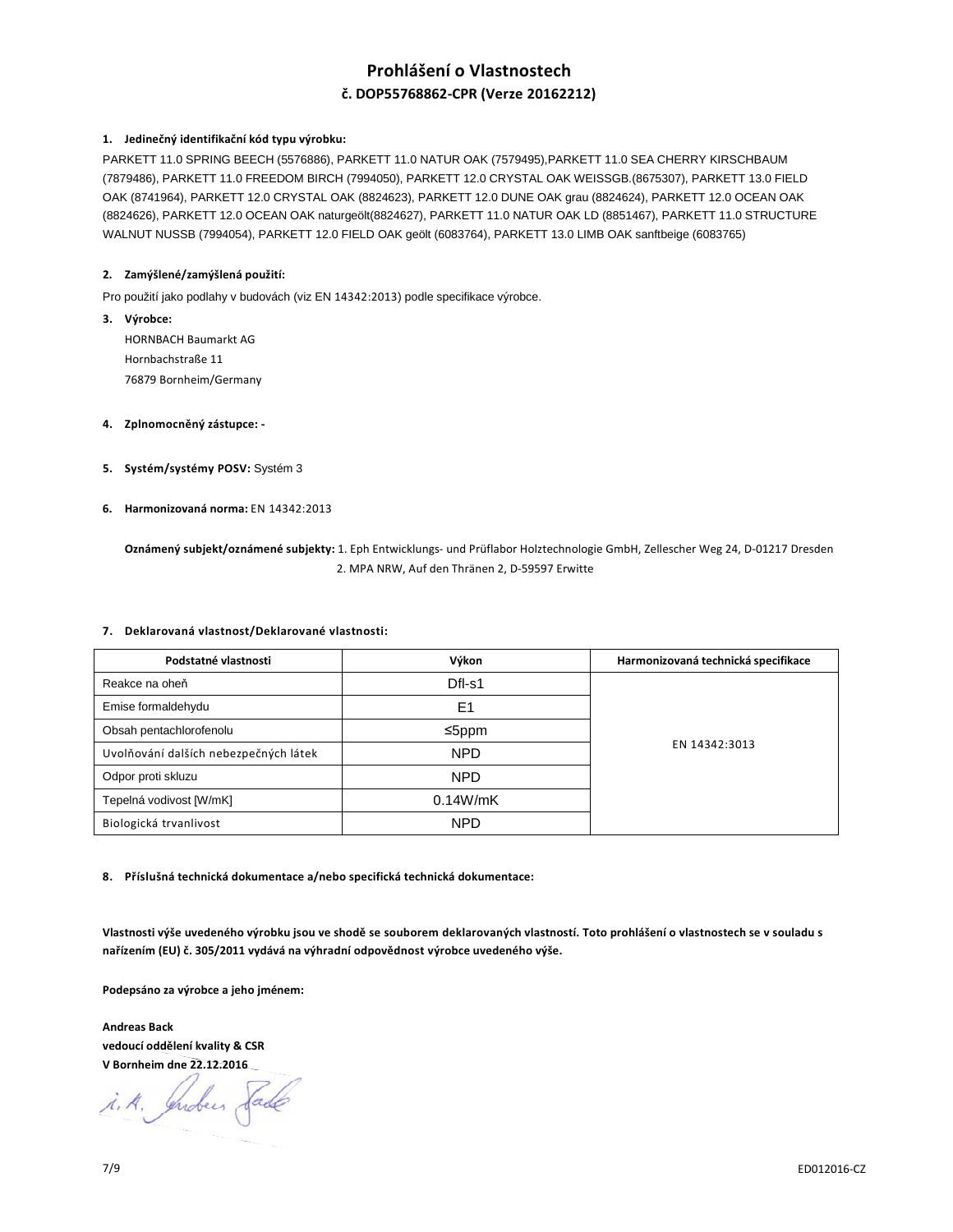# **Vyhlásenie o Parametroch č. DOP55768862-CPR (Verzia 20162212)**

# **1. Jedinečný identifikačný kód typu výrobku:**

PARKETT 11.0 SPRING BEECH (5576886), PARKETT 11.0 NATUR OAK (7579495),PARKETT 11.0 SEA CHERRY KIRSCHBAUM (7879486), PARKETT 11.0 FREEDOM BIRCH (7994050), PARKETT 12.0 CRYSTAL OAK WEISSGB.(8675307), PARKETT 13.0 FIELD OAK (8741964), PARKETT 12.0 CRYSTAL OAK (8824623), PARKETT 12.0 DUNE OAK grau (8824624), PARKETT 12.0 OCEAN OAK (8824626), PARKETT 12.0 OCEAN OAK naturgeölt(8824627), PARKETT 11.0 NATUR OAK LD (8851467), PARKETT 11.0 STRUCTURE WALNUT NUSSB (7994054), PARKETT 12.0 FIELD OAK geölt (6083764), PARKETT 13.0 LIMB OAK sanftbeige (6083765)

### **2. Zamýšľané použitie/použitia:**

Pre použitie ako podlahy v budovách (pozri EN 14342:2013) je podľa špecifikácie výrobcu.

- **3. Výrobca:**  HORNBACH Baumarkt AG Hornbachstraße 11 76879 Bornheim/Germany
- **4. Splnomocnený zástupca:**
- **5. Systém(-y) posudzovania a overovania nemennosti parametrov:** Systém 3
- **6. Harmonizovaná norma:** EN 14342:2013

 **Notifikovaný(-é) subjekt(-y):** 1. Eph Entwicklungs- und Prüflabor Holztechnologie GmbH, Zellescher Weg 24, D-01217 Dresden 2. MPA NRW, Auf den Thränen 2, D-59597 Erwitte

#### **7. Deklarované parametre:**

| Podstatné znaky                 | Výkon      | Harmonizované technické špecifikácie |
|---------------------------------|------------|--------------------------------------|
| Reakcia na oheň                 | Dfl-s1     |                                      |
| Emisia formaldehydu             | E1         |                                      |
| Obsah pentachlorofenolu         | ≤5ppm      | EN 14342:3013                        |
| Únik ďalších nebezpečných látok | <b>NPD</b> |                                      |
| Odpor proti sklzu               | <b>NPD</b> |                                      |
| Tepelná vodivosť [W/mK]         | 0.14W/mK   |                                      |
| biologická životnosť            | <b>NPD</b> |                                      |

**8. Vhodná technická dokumentácia a/alebo špecifická technická dokumentácia:** 

**Uvedené parametre výrobku sú v zhode so súborom deklarovaných parametrov. Toto vyhlásenie o parametroch sa v súlade s nariadením (EU) č. 305/2011 vydáva na výhradnú zodpovednosť uvedeného výrobcu.** 

**Podpísal(-a) za a v mene výrobcu:** 

**Andreas Back vedúci manažmentu kvality & CSR V Bornheim dňa 22.12.2016** 

i. A. Indeer Sade